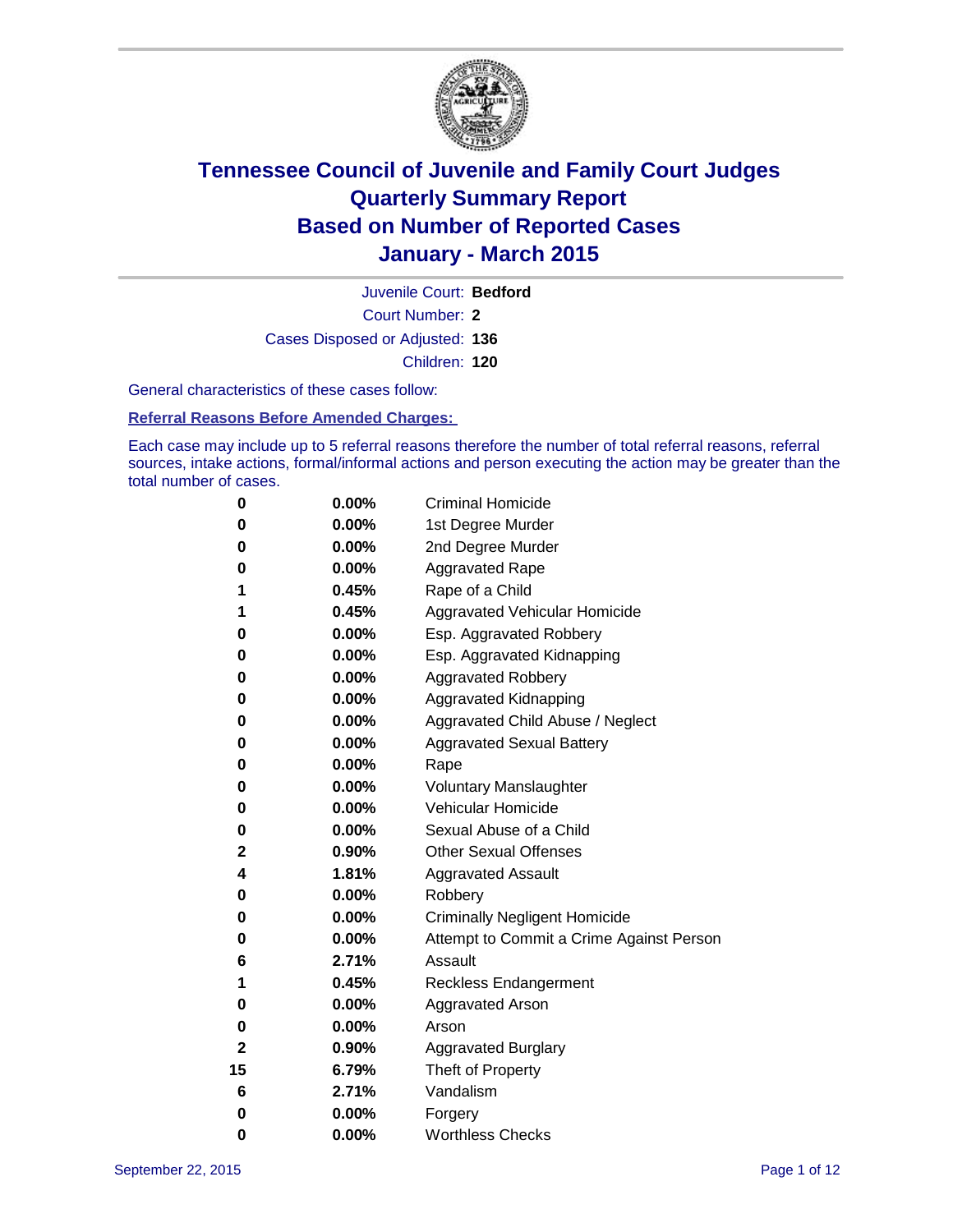

Court Number: **2** Juvenile Court: **Bedford** Cases Disposed or Adjusted: **136**

Children: **120**

#### **Referral Reasons Before Amended Charges:**

Each case may include up to 5 referral reasons therefore the number of total referral reasons, referral sources, intake actions, formal/informal actions and person executing the action may be greater than the total number of cases.

| 0           | 0.00%    | Illegal Possession / Fraudulent Use of Credit / Debit Cards |
|-------------|----------|-------------------------------------------------------------|
| 1           | 0.45%    | <b>Burglary</b>                                             |
| 1           | 0.45%    | Unauthorized Use of a Vehicle                               |
| 0           | 0.00%    | <b>Cruelty to Animals</b>                                   |
| 0           | 0.00%    | Sale of Controlled Substances                               |
| 9           | 4.07%    | <b>Other Drug Offenses</b>                                  |
| 5           | 2.26%    | Possession of Controlled Substances                         |
| 0           | 0.00%    | <b>Criminal Attempt</b>                                     |
| 5           | 2.26%    | Carrying Weapons on School Property                         |
| 0           | 0.00%    | Unlawful Carrying / Possession of a Weapon                  |
| 0           | 0.00%    | <b>Evading Arrest</b>                                       |
| 0           | 0.00%    | Escape                                                      |
| 1           | 0.45%    | Driving Under Influence (DUI)                               |
| 4           | 1.81%    | Possession / Consumption of Alcohol                         |
| 3           | 1.36%    | Resisting Stop, Frisk, Halt, Arrest or Search               |
| 0           | 0.00%    | <b>Aggravated Criminal Trespass</b>                         |
| 1           | 0.45%    | Harassment                                                  |
| 0           | 0.00%    | Failure to Appear                                           |
| 1           | 0.45%    | Filing a False Police Report                                |
| 0           | 0.00%    | Criminal Impersonation                                      |
| 9           | 4.07%    | <b>Disorderly Conduct</b>                                   |
| 0           | $0.00\%$ | <b>Criminal Trespass</b>                                    |
| 4           | 1.81%    | <b>Public Intoxication</b>                                  |
| 0           | 0.00%    | Gambling                                                    |
| 41          | 18.55%   | <b>Traffic</b>                                              |
| 0           | 0.00%    | <b>Local Ordinances</b>                                     |
| 0           | 0.00%    | Violation of Wildlife Regulations                           |
| 0           | 0.00%    | Contempt of Court                                           |
| 24          | 10.86%   | Violation of Probation                                      |
| $\mathbf 2$ | 0.90%    | Violation of Aftercare                                      |
| 11          | 4.98%    | <b>Unruly Behavior</b>                                      |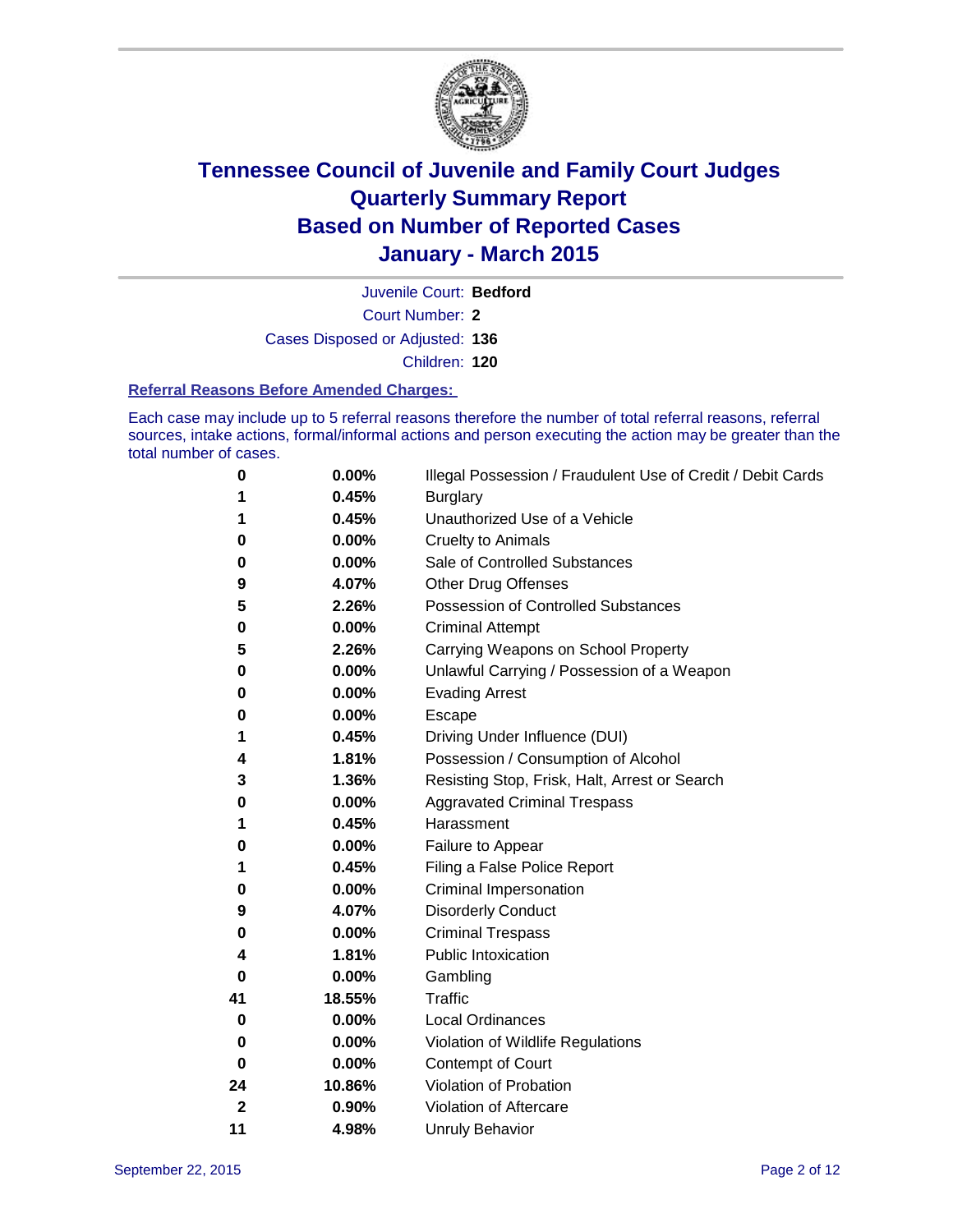

Court Number: **2** Juvenile Court: **Bedford** Cases Disposed or Adjusted: **136** Children: **120**

#### **Referral Reasons Before Amended Charges:**

Each case may include up to 5 referral reasons therefore the number of total referral reasons, referral sources, intake actions, formal/informal actions and person executing the action may be greater than the total number of cases.

| 24           | 10.86%   | Truancy                               |
|--------------|----------|---------------------------------------|
| $\mathbf{2}$ | 0.90%    | In-State Runaway                      |
| 1            | 0.45%    | Out-of-State Runaway                  |
| 3            | 1.36%    | Possession of Tobacco Products        |
| 3            | 1.36%    | Violation of a Valid Court Order      |
| 3            | 1.36%    | <b>Violation of Curfew</b>            |
| 0            | 0.00%    | Sexually Abused Child                 |
| 0            | 0.00%    | <b>Physically Abused Child</b>        |
| 0            | 0.00%    | Dependency / Neglect                  |
| 0            | 0.00%    | <b>Termination of Parental Rights</b> |
| 0            | $0.00\%$ | Violation of Pretrial Diversion       |
| 0            | 0.00%    | Violation of Informal Adjustment      |
| 0            | 0.00%    | <b>Judicial Review</b>                |
| 0            | 0.00%    | <b>Administrative Review</b>          |
| 0            | $0.00\%$ | <b>Foster Care Review</b>             |
| 0            | $0.00\%$ | Custody                               |
| 0            | 0.00%    | Visitation                            |
| 0            | 0.00%    | Paternity / Legitimation              |
| 0            | 0.00%    | <b>Child Support</b>                  |
| 0            | 0.00%    | <b>Request for Medical Treatment</b>  |
| 0            | 0.00%    | <b>Consent to Marry</b>               |
| 25           | 11.31%   | Other                                 |
| 221          | 100.00%  | <b>Total Referrals</b>                |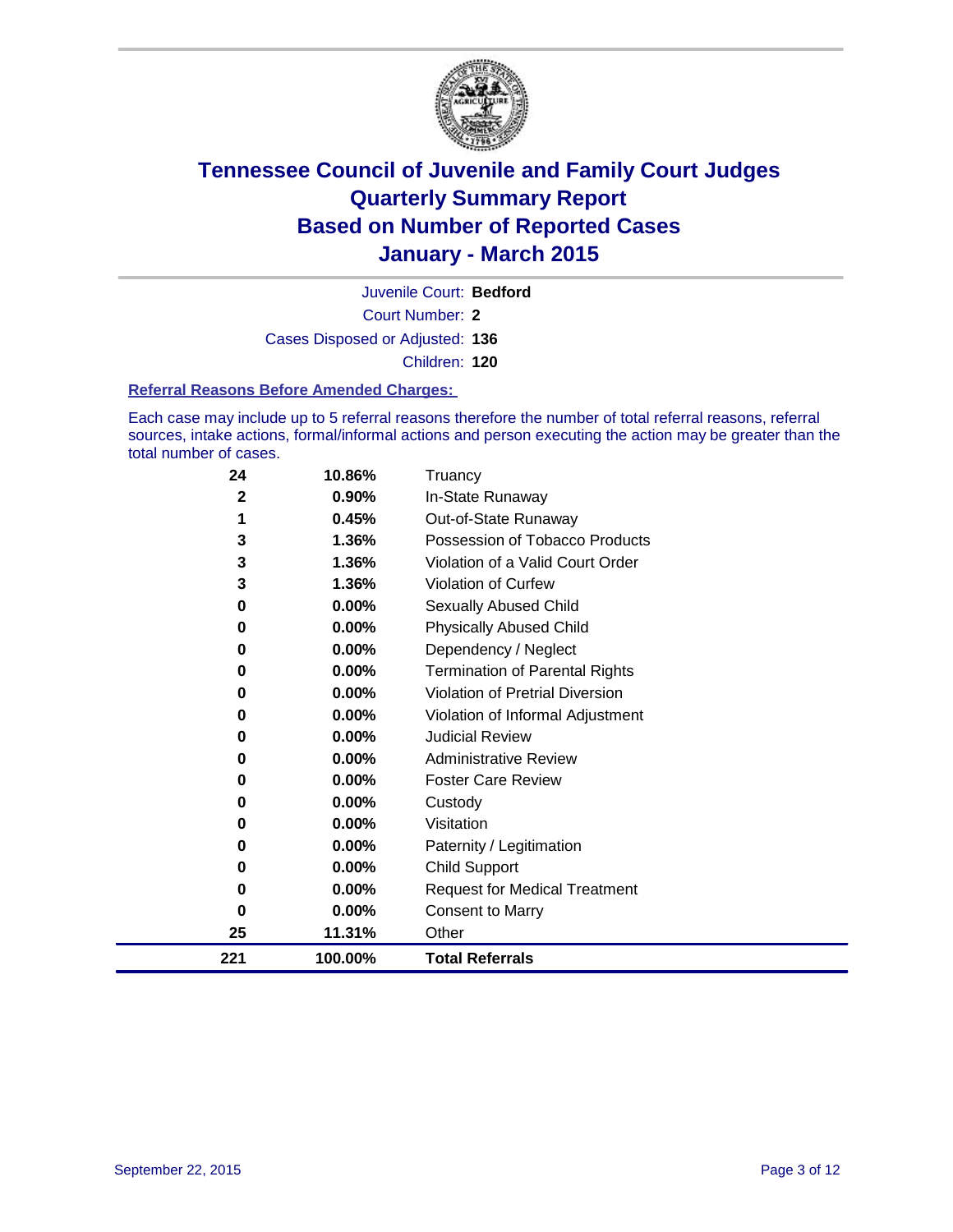

| Juvenile Court: Bedford         |  |
|---------------------------------|--|
| Court Number: 2                 |  |
| Cases Disposed or Adjusted: 136 |  |
| Children: 120                   |  |
| <b>Referral Sources: 1</b>      |  |

| 221          | 100.00%  | <b>Total Referral Sources</b>     |  |
|--------------|----------|-----------------------------------|--|
| 0            | 0.00%    | Other                             |  |
| 0            | $0.00\%$ | Unknown                           |  |
| 0            | 0.00%    | Hospital                          |  |
| 0            | 0.00%    | Child & Parent                    |  |
| $\mathbf{2}$ | 0.90%    | Victim                            |  |
| 0            | $0.00\%$ | <b>Other Court</b>                |  |
| 0            | $0.00\%$ | Social Agency                     |  |
| 16           | 7.24%    | <b>Court Staff</b>                |  |
| 0            | $0.00\%$ | <b>District Attorney's Office</b> |  |
| 0            | $0.00\%$ | <b>Other State Department</b>     |  |
| 9            | 4.07%    | DCS                               |  |
| 0            | 0.00%    | <b>CSA</b>                        |  |
| 31           | 14.03%   | School                            |  |
|              | 0.45%    | Self                              |  |
| 0            | 0.00%    | Relatives                         |  |
| 12           | 5.43%    | Parents                           |  |
| 150          | 67.87%   | Law Enforcement                   |  |

### **Age of Child at Referral: 2**

| 120 | 100.00%  | <b>Total Child Count</b> |
|-----|----------|--------------------------|
| 0   | $0.00\%$ | <b>Unknown</b>           |
| 0   | $0.00\%$ | Ages 19 and Over         |
| 26  | 21.67%   | Ages 17 through 18       |
| 55  | 45.83%   | Ages 15 through 16       |
| 26  | 21.67%   | Ages 13 through 14       |
| 3   | 2.50%    | Ages 11 through 12       |
| 10  | 8.33%    | Ages 10 and Under        |

<sup>1</sup> If different than number of Referral Reasons (221), verify accuracy of your court's data.

One child could be counted in multiple categories, verify accuracy of your court's data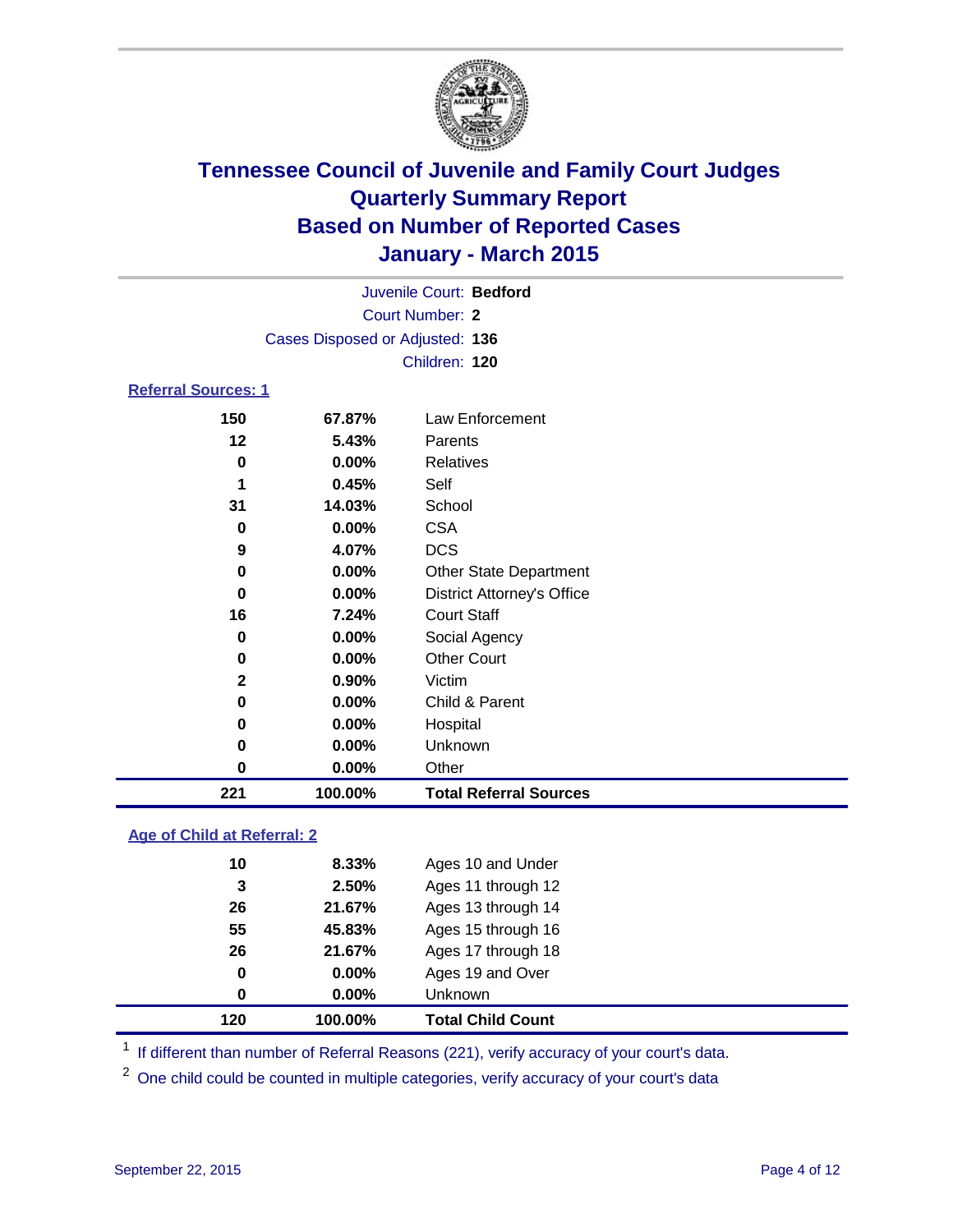

| Juvenile Court: Bedford                 |                                 |                          |  |  |
|-----------------------------------------|---------------------------------|--------------------------|--|--|
| Court Number: 2                         |                                 |                          |  |  |
|                                         | Cases Disposed or Adjusted: 136 |                          |  |  |
|                                         |                                 | Children: 120            |  |  |
| Sex of Child: 1                         |                                 |                          |  |  |
| 86                                      | 71.67%                          | Male                     |  |  |
| 34                                      | 28.33%                          | Female                   |  |  |
| $\bf{0}$                                | 0.00%                           | Unknown                  |  |  |
| 120                                     | 100.00%                         | <b>Total Child Count</b> |  |  |
| Race of Child: 1                        |                                 |                          |  |  |
| 96                                      | 80.00%                          | White                    |  |  |
| 20                                      | 16.67%                          | African American         |  |  |
| 0                                       | 0.00%                           | Native American          |  |  |
| 0                                       | 0.00%                           | Asian                    |  |  |
| 3                                       | 2.50%                           | Mixed                    |  |  |
| 1                                       | 0.83%                           | Unknown                  |  |  |
| 120                                     | 100.00%                         | <b>Total Child Count</b> |  |  |
| <b>Hispanic Origin: 1</b>               |                                 |                          |  |  |
| 10                                      | 8.33%                           | Yes                      |  |  |
| 110                                     | 91.67%                          | No                       |  |  |
| $\mathbf 0$                             | 0.00%                           | Unknown                  |  |  |
| 120                                     | 100.00%                         | <b>Total Child Count</b> |  |  |
| <b>School Enrollment of Children: 1</b> |                                 |                          |  |  |
| 113                                     | 94.17%                          | Yes                      |  |  |
| 5                                       | 4.17%                           | No                       |  |  |
| $\mathbf{2}$                            | 1.67%                           | Unknown                  |  |  |
| 120                                     | 100.00%                         | <b>Total Child Count</b> |  |  |

One child could be counted in multiple categories, verify accuracy of your court's data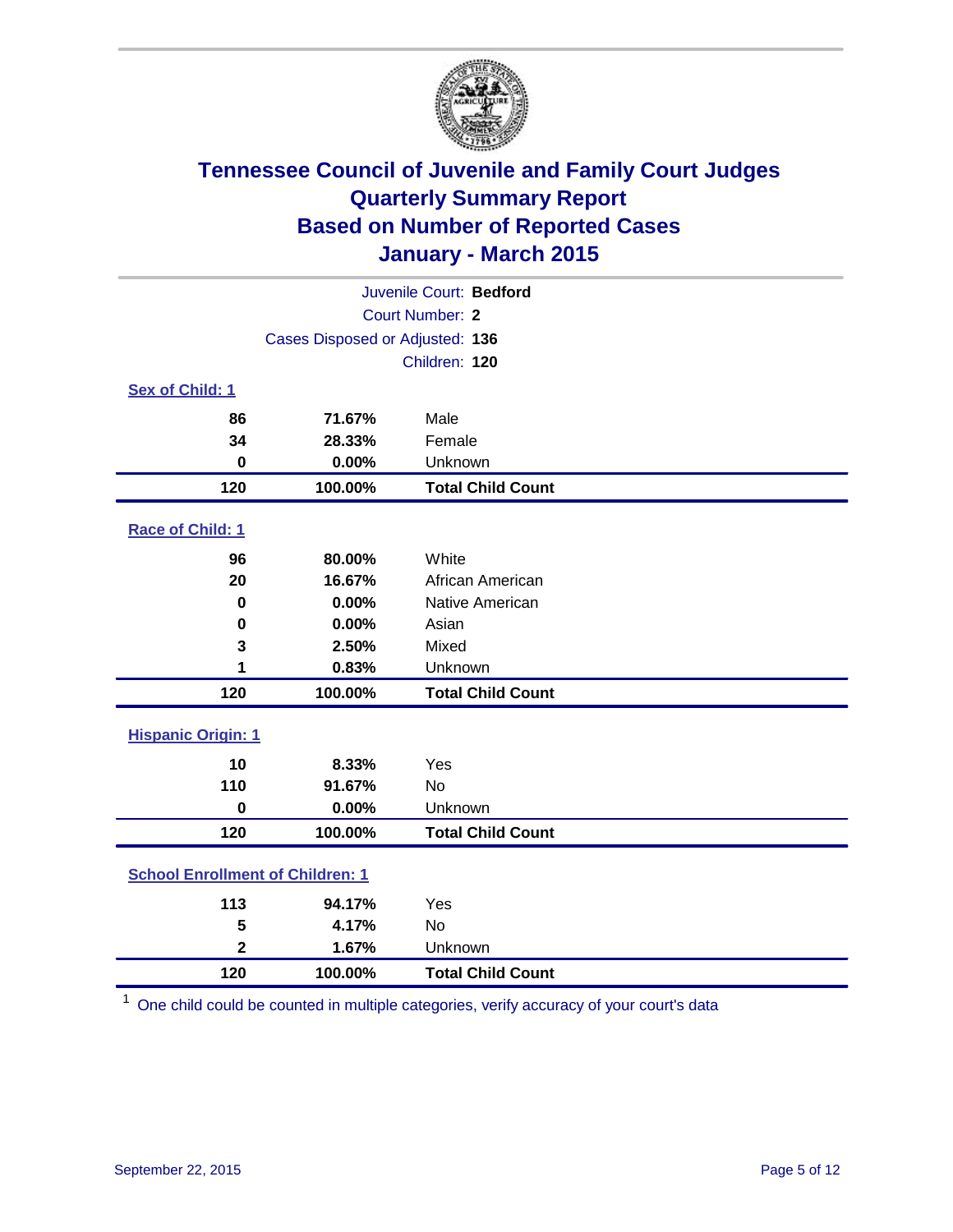

Court Number: **2** Juvenile Court: **Bedford** Cases Disposed or Adjusted: **136** Children: **120**

### **Living Arrangement of Child at Time of Referral: 1**

| 120 | 100.00%  | <b>Total Child Count</b>     |
|-----|----------|------------------------------|
| 3   | 2.50%    | Other                        |
| 19  | 15.83%   | Unknown                      |
| 0   | $0.00\%$ | Independent                  |
| 0   | $0.00\%$ | In an Institution            |
| 2   | 1.67%    | In a Residential Center      |
| 0   | $0.00\%$ | In a Group Home              |
| 2   | 1.67%    | With Foster Family           |
| 2   | 1.67%    | <b>With Adoptive Parents</b> |
| 6   | 5.00%    | <b>With Relatives</b>        |
| 13  | 10.83%   | With Father                  |
| 43  | 35.83%   | With Mother                  |
| 2   | 1.67%    | With Mother and Stepfather   |
| 1   | 0.83%    | With Father and Stepmother   |
| 27  | 22.50%   | With Both Biological Parents |
|     |          |                              |

### **Type of Detention: 2**

| 136      | 100.00%  | <b>Total Detention Count</b> |
|----------|----------|------------------------------|
| $\bf{0}$ | $0.00\%$ | Other                        |
| 81       | 59.56%   | Does Not Apply               |
| 0        | $0.00\%$ | <b>Unknown</b>               |
| 0        | $0.00\%$ | <b>Psychiatric Hospital</b>  |
| 0        | $0.00\%$ | Jail - No Separation         |
| 0        | $0.00\%$ | Jail - Partial Separation    |
| 0        | $0.00\%$ | Jail - Complete Separation   |
| 33       | 24.26%   | Juvenile Detention Facility  |
| 22       | 16.18%   | Non-Secure Placement         |

<sup>1</sup> One child could be counted in multiple categories, verify accuracy of your court's data

If different than number of Cases (136) verify accuracy of your court's data.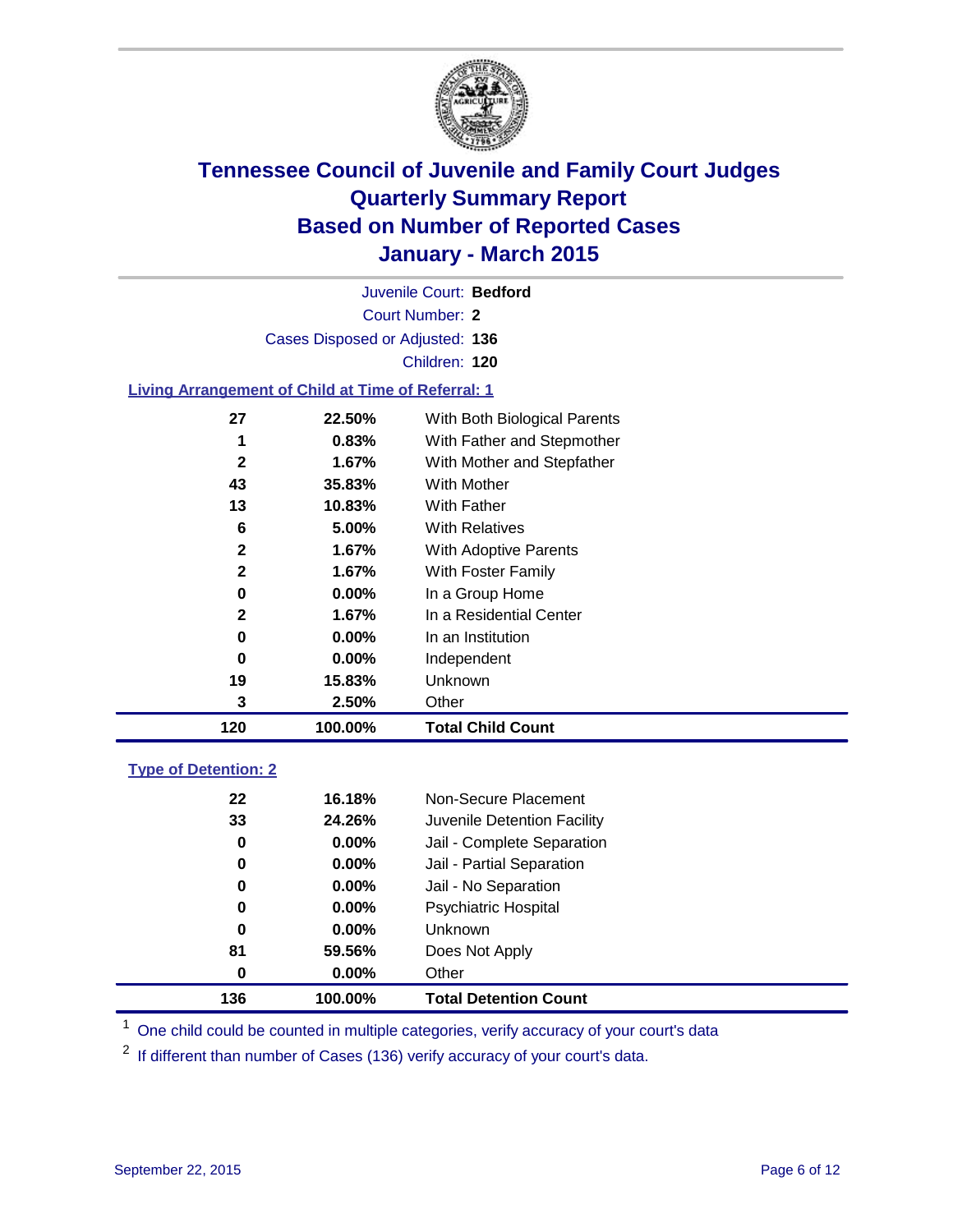

|                                                    | Juvenile Court: Bedford         |                                      |  |  |  |
|----------------------------------------------------|---------------------------------|--------------------------------------|--|--|--|
|                                                    | <b>Court Number: 2</b>          |                                      |  |  |  |
|                                                    | Cases Disposed or Adjusted: 136 |                                      |  |  |  |
|                                                    |                                 | Children: 120                        |  |  |  |
| <b>Placement After Secure Detention Hearing: 1</b> |                                 |                                      |  |  |  |
| 50                                                 | 36.76%                          | Returned to Prior Living Arrangement |  |  |  |
| 10                                                 | 7.35%                           | Juvenile Detention Facility          |  |  |  |
| $\bf{0}$                                           | 0.00%                           | Jail                                 |  |  |  |
| 1                                                  | 0.74%                           | Shelter / Group Home                 |  |  |  |
| $\bf{0}$                                           | 0.00%                           | <b>Foster Family Home</b>            |  |  |  |
| 0                                                  | 0.00%                           | <b>Psychiatric Hospital</b>          |  |  |  |
| 1                                                  | 0.74%                           | Unknown                              |  |  |  |
| 74                                                 | 54.41%                          | Does Not Apply                       |  |  |  |
| 0                                                  | 0.00%                           | Other                                |  |  |  |
| 136                                                | 100.00%                         | <b>Total Placement Count</b>         |  |  |  |
| <b>Intake Actions: 2</b>                           |                                 |                                      |  |  |  |
| 163                                                | 73.76%                          | <b>Petition Filed</b>                |  |  |  |
| 1                                                  | 0.45%                           | <b>Motion Filed</b>                  |  |  |  |
| 40                                                 | 18.10%                          | <b>Citation Processed</b>            |  |  |  |
| 0                                                  | 0.00%                           | Notification of Paternity Processed  |  |  |  |
| $\bf{0}$                                           | 0.00%                           | Scheduling of Judicial Review        |  |  |  |
| 17                                                 | 7.69%                           | Scheduling of Administrative Review  |  |  |  |
| 0                                                  | 0.00%                           | Scheduling of Foster Care Review     |  |  |  |
| 0                                                  | 0.00%                           | Unknown                              |  |  |  |
| 0                                                  | 0.00%                           | Does Not Apply                       |  |  |  |
| $\bf{0}$                                           | 0.00%                           | Other                                |  |  |  |
| 221                                                | 100.00%                         | <b>Total Intake Count</b>            |  |  |  |

<sup>1</sup> If different than number of Cases (136) verify accuracy of your court's data.

<sup>2</sup> If different than number of Referral Reasons (221), verify accuracy of your court's data.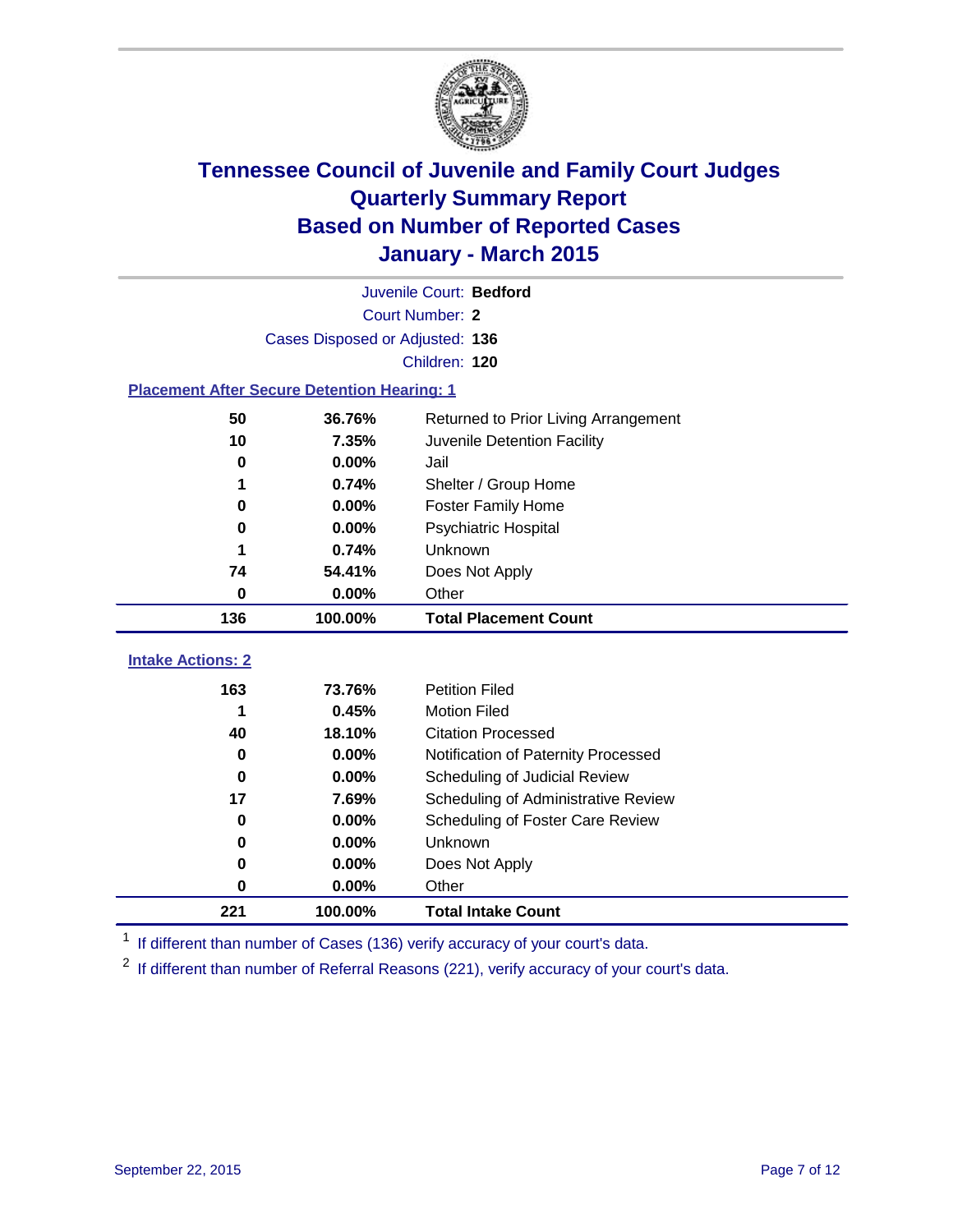

Court Number: **2** Juvenile Court: **Bedford** Cases Disposed or Adjusted: **136** Children: **120**

### **Last Grade Completed by Child: 1**

| 120         | 100.00%        | <b>Total Child Count</b>          |
|-------------|----------------|-----------------------------------|
| 1           | 0.83%          | Other                             |
| 6           | 5.00%          | Unknown                           |
| 0           | 0.00%          | <b>Never Attended School</b>      |
| 0           | 0.00%          | Graduated                         |
| 0           | 0.00%          | <b>GED</b>                        |
| 0           | 0.00%          | Non-Graded Special Ed             |
| $\mathbf 2$ | 1.67%          | 12th Grade                        |
| 18          | 15.00%         | 11th Grade                        |
| 34          | 28.33%         | 10th Grade                        |
| $\mathbf 0$ | 0.00%          | 9th Grade                         |
| 22          | 18.33%         | 9th Grade                         |
| $\pmb{0}$   | 0.00%          | 8th Grade                         |
| 12          | 10.00%         | 8th Grade                         |
| 0           | 0.00%          | 7th Grade                         |
| 9           | 7.50%          | 7th Grade                         |
| 0           | 0.00%          | 6th Grade                         |
| 3           | 2.50%          | 6th Grade                         |
| 0           | 0.00%          | 5th Grade                         |
| 1           | 0.83%          | 5th Grade                         |
| 0           | 0.00%          | 4th Grade                         |
| 3           | 2.50%          | 4th Grade                         |
| 0           | 0.00%          | 3rd Grade                         |
| 1           | 0.83%          | 3rd Grade                         |
| 0           | 0.00%          | 2nd Grade                         |
| 4           | 3.33%          | 2nd Grade                         |
| 0           | 0.00%          | 1st Grade                         |
| 0<br>4      | 3.33%          | Kindergarten<br>1st Grade         |
| 0           | 0.00%<br>0.00% |                                   |
|             |                | Too Young for School<br>Preschool |
| 0           | 0.00%          |                                   |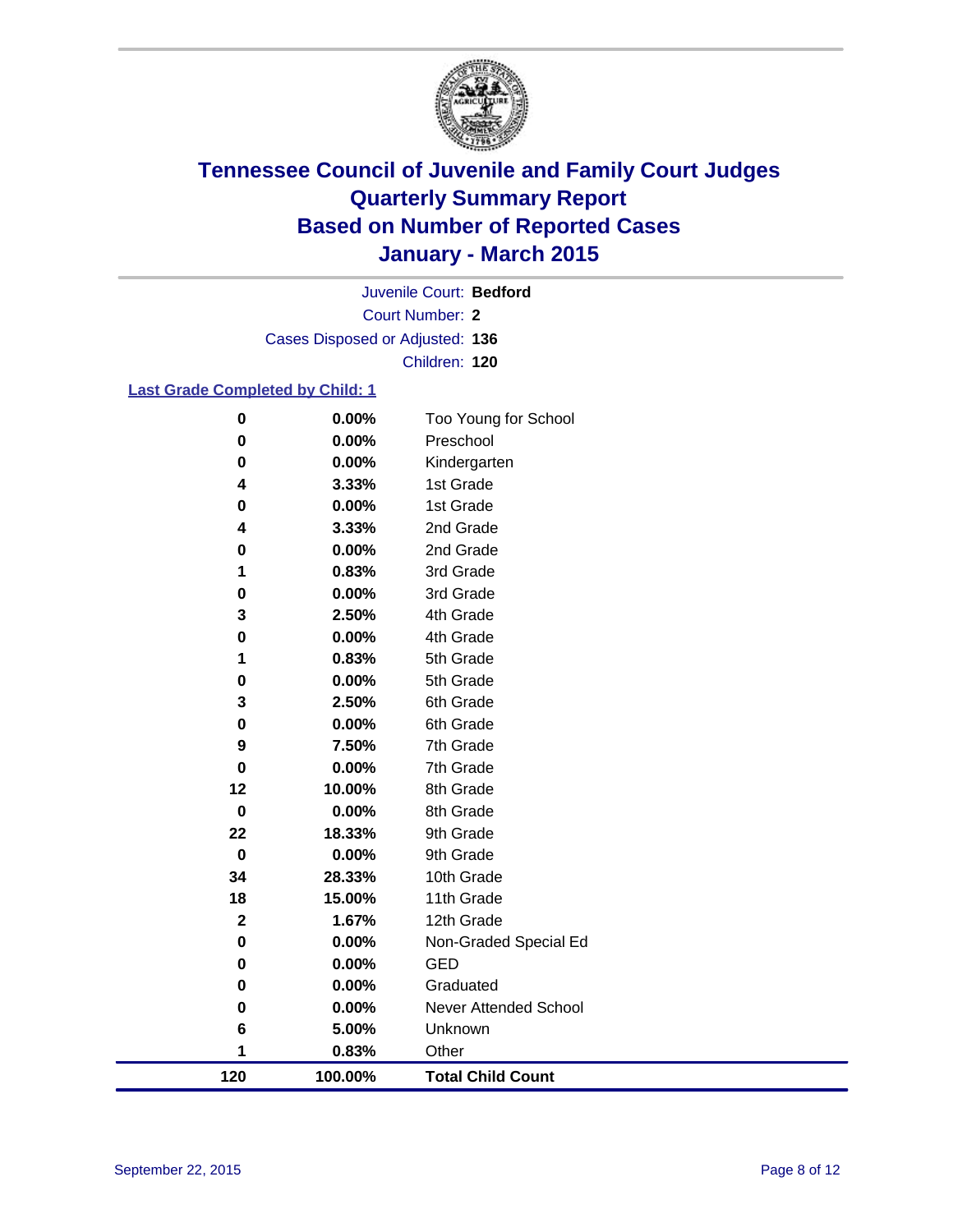

|                                                                                         |                                         | Juvenile Court: Bedford  |  |  |  |
|-----------------------------------------------------------------------------------------|-----------------------------------------|--------------------------|--|--|--|
|                                                                                         |                                         | Court Number: 2          |  |  |  |
|                                                                                         | Cases Disposed or Adjusted: 136         |                          |  |  |  |
|                                                                                         |                                         | Children: 120            |  |  |  |
|                                                                                         | <b>Enrolled in Special Education: 1</b> |                          |  |  |  |
| 6                                                                                       | 5.00%                                   | Yes                      |  |  |  |
| 107                                                                                     | 89.17%                                  | No                       |  |  |  |
| 5.83%<br>Unknown                                                                        |                                         |                          |  |  |  |
| 120                                                                                     | 100.00%                                 | <b>Total Child Count</b> |  |  |  |
| One child could be counted in multiple categories, verify accuracy of your court's data |                                         |                          |  |  |  |

| 221                          | 100.00%  | <b>Total Action Count</b> |
|------------------------------|----------|---------------------------|
| 0                            | $0.00\%$ | Unknown                   |
| 0                            | $0.00\%$ | Other                     |
| 19                           | 8.60%    | <b>YSO</b>                |
| 0                            | 0.00%    | Magistrate                |
| 202                          | 91.40%   | Judge                     |
| <b>Action Executed By: 1</b> |          |                           |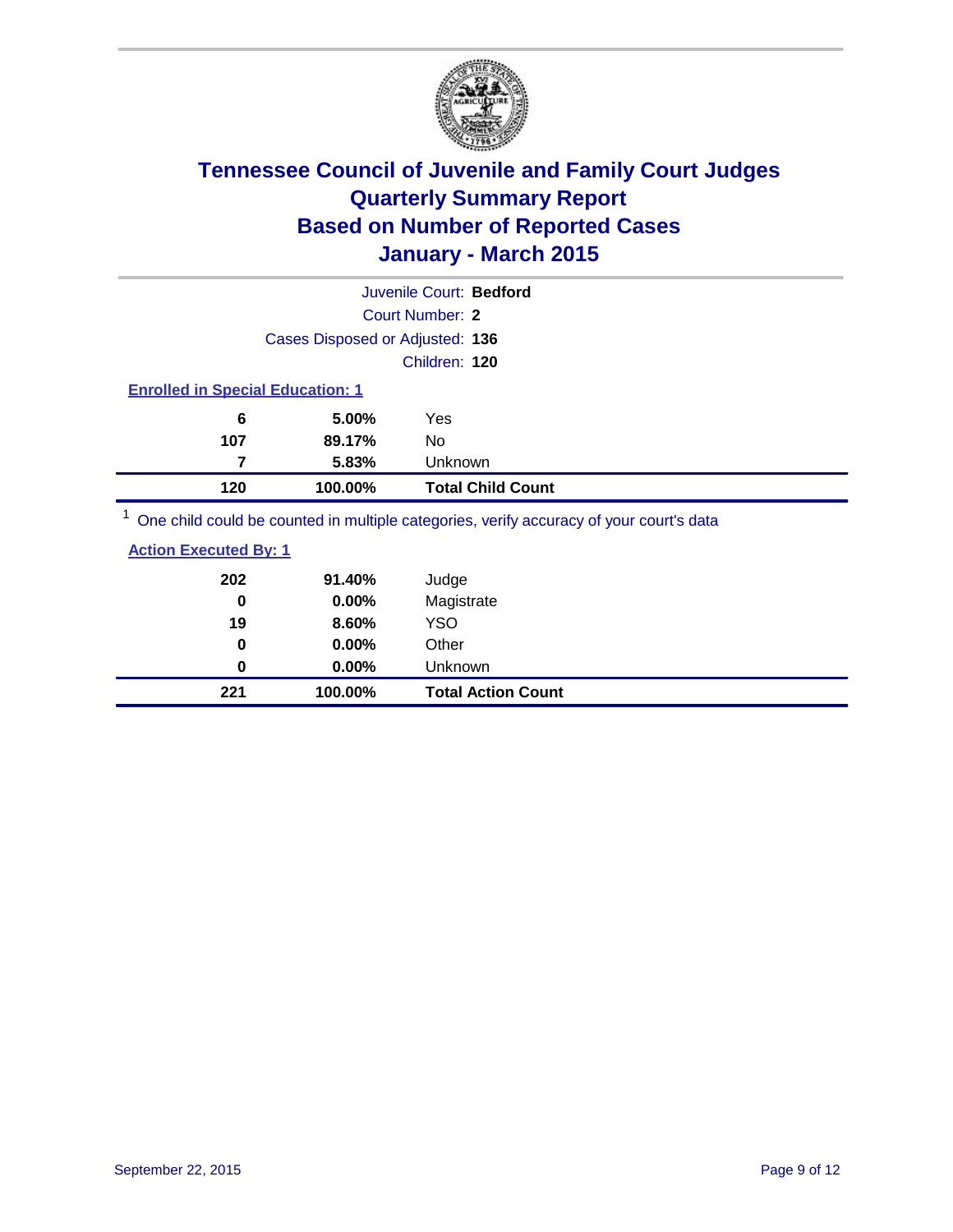

Court Number: **2** Juvenile Court: **Bedford** Cases Disposed or Adjusted: **136** Children: **120**

### **Formal / Informal Actions: 1**

| 15  | 6.79%    | Dismissed                                        |
|-----|----------|--------------------------------------------------|
| 78  | 35.29%   | Retired / Nolle Prosequi                         |
| 65  | 29.41%   | <b>Complaint Substantiated Delinquent</b>        |
| 22  | 9.95%    | <b>Complaint Substantiated Status Offender</b>   |
| 1   | 0.45%    | <b>Complaint Substantiated Dependent/Neglect</b> |
| 0   | $0.00\%$ | <b>Complaint Substantiated Abused</b>            |
| 0   | $0.00\%$ | <b>Complaint Substantiated Mentally III</b>      |
| 20  | 9.05%    | Informal Adjustment                              |
| 0   | $0.00\%$ | <b>Pretrial Diversion</b>                        |
| 0   | $0.00\%$ | <b>Transfer to Adult Court Hearing</b>           |
| 0   | $0.00\%$ | Charges Cleared by Transfer to Adult Court       |
| 0   | $0.00\%$ | Special Proceeding                               |
| 0   | $0.00\%$ | <b>Review Concluded</b>                          |
| 20  | $9.05\%$ | Case Held Open                                   |
| 0   | $0.00\%$ | Other                                            |
| 0   | $0.00\%$ | <b>Unknown</b>                                   |
| 221 | 100.00%  | <b>Total Action Count</b>                        |

<sup>1</sup> If different than number of Referral Reasons (221), verify accuracy of your court's data.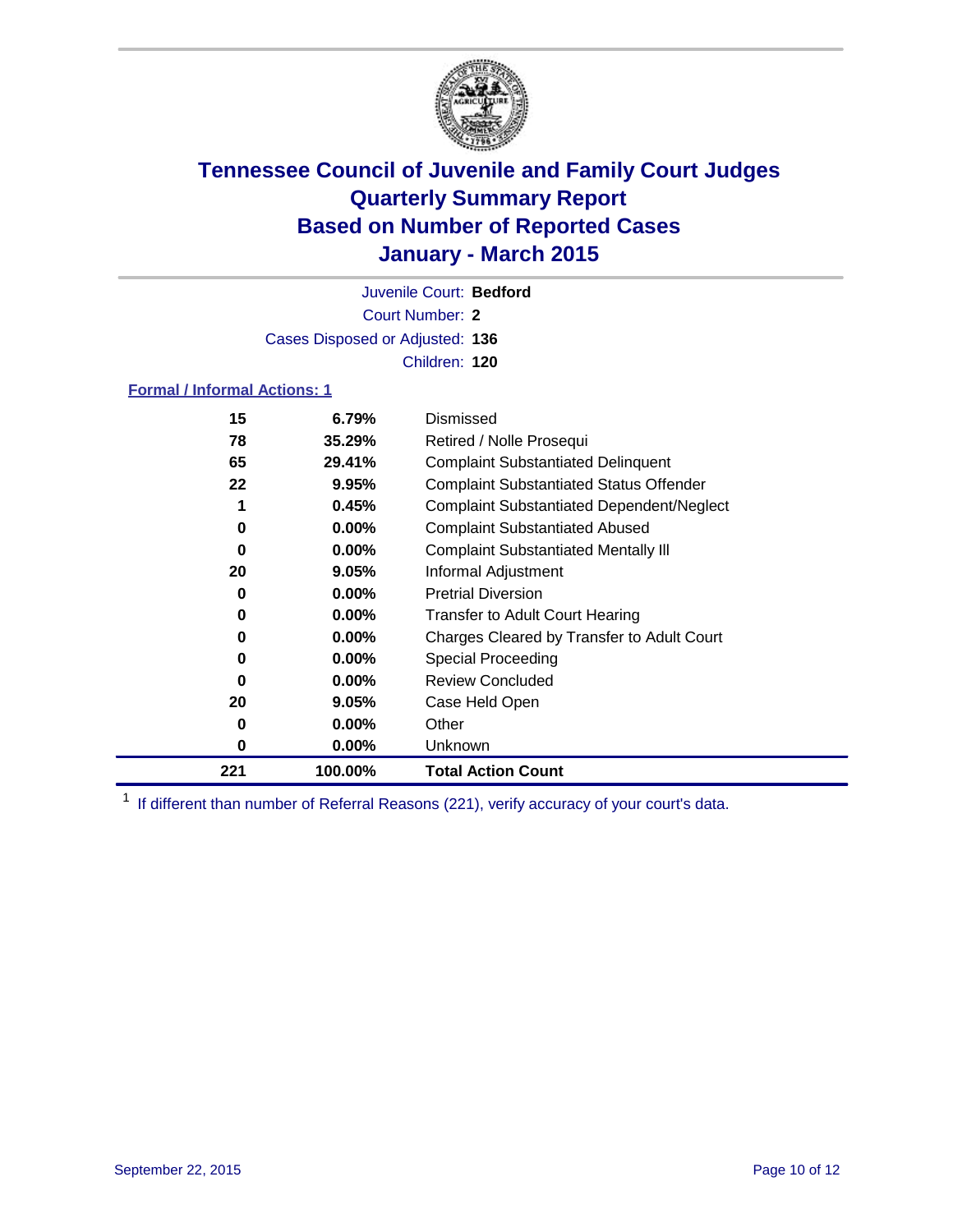

|                       |                                 | Juvenile Court: Bedford                               |
|-----------------------|---------------------------------|-------------------------------------------------------|
|                       |                                 | Court Number: 2                                       |
|                       | Cases Disposed or Adjusted: 136 |                                                       |
|                       |                                 | Children: 120                                         |
| <b>Case Outcomes:</b> |                                 | There can be multiple outcomes for one child or case. |
| 5                     | 2.50%                           | <b>Case Dismissed</b>                                 |
| 40                    | 20.00%                          | Case Retired or Nolle Prosequi                        |
| 18                    | 9.00%                           | Warned / Counseled                                    |
| 2                     | 1.00%                           | <b>Held Open For Review</b>                           |
| 28                    | 14.00%                          | Supervision / Probation to Juvenile Court             |
| 0                     | 0.00%                           | <b>Probation to Parents</b>                           |
| 1                     | 0.50%                           | Referral to Another Entity for Supervision / Service  |
| 9                     | 4.50%                           | Referred for Mental Health Counseling                 |
| 1                     | 0.50%                           | Referred for Alcohol and Drug Counseling              |
| 1                     | 0.50%                           | Referred to Alternative School                        |
| 0                     | 0.00%                           | Referred to Private Child Agency                      |
| 14                    | 7.00%                           | Referred to Defensive Driving School                  |
| 0                     | 0.00%                           | Referred to Alcohol Safety School                     |
| 0                     | 0.00%                           | Referred to Juvenile Court Education-Based Program    |
| 0                     | 0.00%                           | Driver's License Held Informally                      |
| 0                     | 0.00%                           | <b>Voluntary Placement with DMHMR</b>                 |
| 0                     | 0.00%                           | <b>Private Mental Health Placement</b>                |
| 0                     | 0.00%                           | <b>Private MR Placement</b>                           |
| 0                     | 0.00%                           | Placement with City/County Agency/Facility            |
| 0                     | 0.00%                           | Placement with Relative / Other Individual            |
| 2                     | 1.00%                           | Fine                                                  |
| 30                    | 15.00%                          | <b>Public Service</b>                                 |
| $\mathbf{2}$          | 1.00%                           | Restitution                                           |
| 0                     | 0.00%                           | <b>Runaway Returned</b>                               |
| 0                     | 0.00%                           | No Contact Order                                      |
| 0                     | 0.00%                           | Injunction Other than No Contact Order                |
| 8                     | 4.00%                           | <b>House Arrest</b>                                   |
| 0                     | 0.00%                           | <b>Court Defined Curfew</b>                           |
| 0                     | 0.00%                           | Dismissed from Informal Adjustment                    |
| 0                     | 0.00%                           | Dismissed from Pretrial Diversion                     |
| 0                     | 0.00%                           | Released from Probation                               |
| 0                     | 0.00%                           | <b>Transferred to Adult Court</b>                     |
| 0                     | 0.00%                           | <b>DMHMR Involuntary Commitment</b>                   |
| 0                     | $0.00\%$                        | <b>DCS Commitment - Determinate</b>                   |